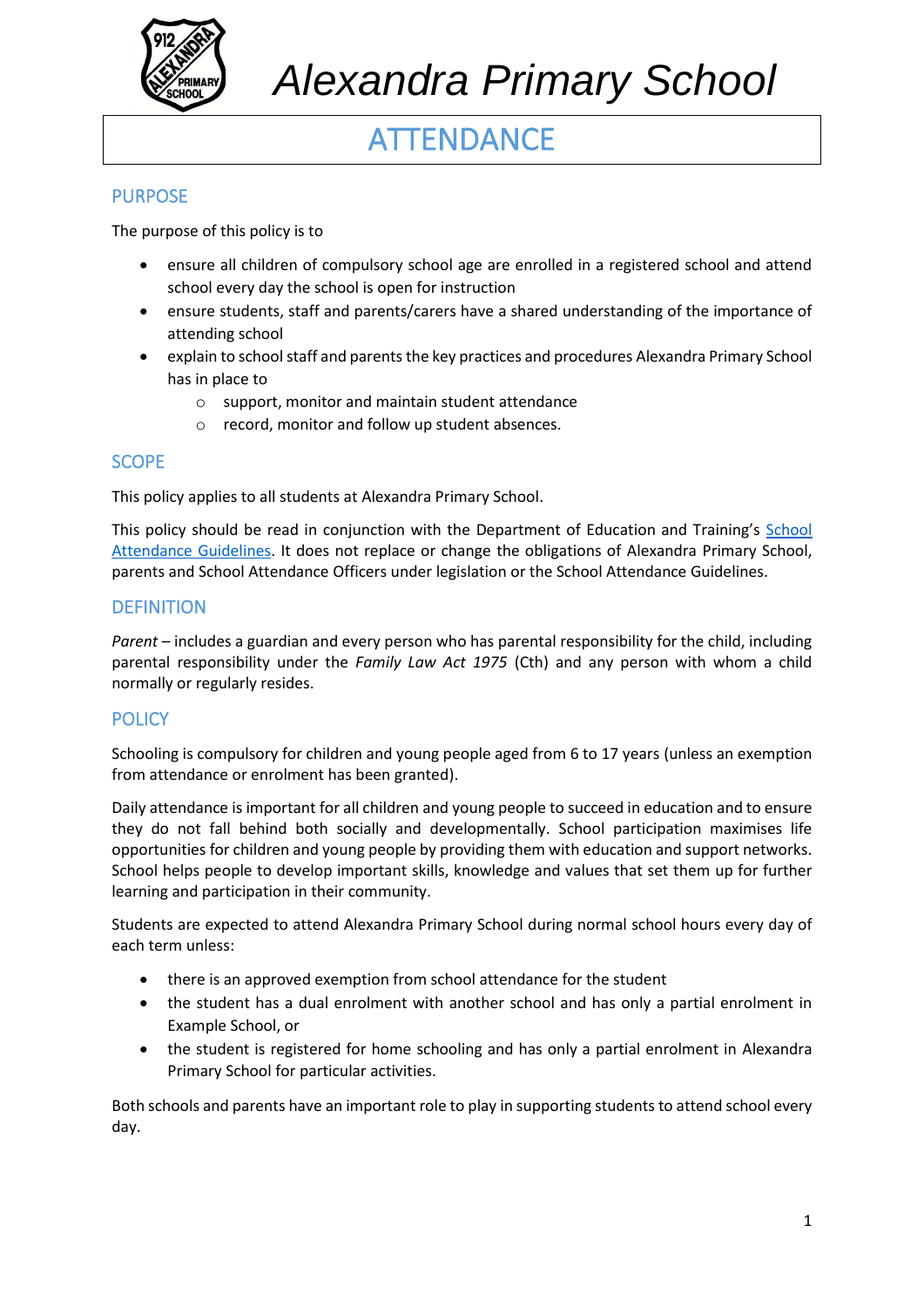

Alexandra Primary School believes all studentsshould attend school all day, every day when the school is open for instruction and is committed to working with its school community to encourage and support full school attendance.

Our school will identify individual students or cohorts who are vulnerable and whose attendance is at risk and/or declining and will work with these students and their parents to improve their attendance through a range of interventions and supports.

Students are committed to attending school every day, arriving on time and are prepared to learn. Our students are encouraged approach a teacher and seek assistance if there are any issues that are affecting their attendance.

Alexandra Primary School parents are committed to ensuring their child/children attend school on time every day when instruction is offered, to communicating openly with the school and providing valid explanations for any absence.

Parents will communicate with the relevant staff at Alexandra Primary School about any issues affecting their child's attendance and work in partnership with the school to address any concerns.

Parents will provide a reasonable explanation for their child's absence from school and endeavour to schedule family holidays, appointments and other activities outside of school hours.

#### Supporting and promoting attendance

Alexandra Primary School's *Student Wellbeing and Engagement Policy* supports student attendance. Student attendance and absence figures will appear on student half year and end of year reports.

#### Recording attendance

Alexandra Primary School must record student attendance every day. This is necessary to:

- meet legislative requirements
- discharge Alexandra Primary School's duty of care for all students

Attendance will be recorded by the classroom teacher at the start of the school day using Sentral.

If students are in attendance at a school approved activity, the teacher in charge of the activity will record them as being present.

#### Recording absences

For absences where there is no exemption in place, a parent must provide an explanation on each occasion to the school.

Parents should notify Alexandra Primary School of absences by:

- Contacting either the student's teacher or the school office in both unplanned and planned absences.
- Leave a message on absence line.
- Text the Sentral absence number.

If a student is absent on a particular day and the school has not been previously notified by a parent, or the absence is otherwise unexplained, Alexandra Primary School will notify parents by SMS notification or via another form of communication such as email or phone call. Alexandra Primary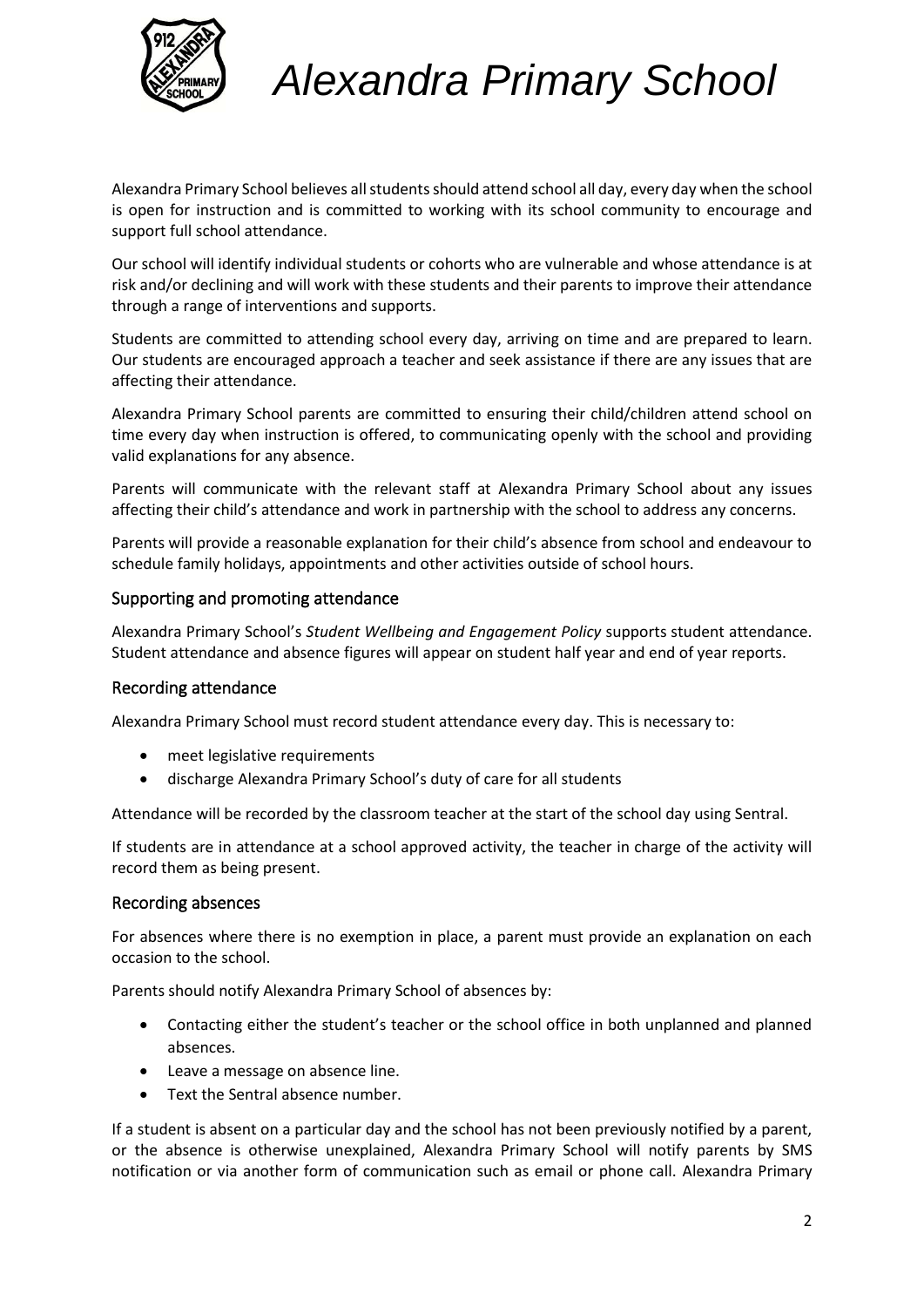

School will attempt to contact parents as soon as practicable on the same day of the unexplained absence, allowing time for the parent to respond.

If contact cannot be made with the parent (due to incorrect contact details), the school will attempt to make contact with any emergency contact/s nominated on the student's file held by the school, where possible, on the day of the unexplained absence.

Alexandra Primary School will keep a record of the reason given for each absence. The Principal will determine if the explanation provided is a **reasonable excuse** for the purposes of the parent meeting their responsibilities under the *Education Training Reform Act 2006* and the School Attendance Guidelines.

If Alexandra Primary School considers that the parent has provided a **reasonable excuse** for their child's absence the absence will be marked as '**approved absence**'.

If the school determines that no reasonable excuse has been provided, the absence will be marked as '**unexplained absence**'.

The Principal has the discretion to accept a reason given by a parent for a student's absence. The Principal will generally excuse:

- medical and dental appointments, where out of hours appointments are not possible or appropriate
- bereavement or attendance at the funeral of a relative or friend of the student, including a student required to attend Sorry Business
- school refusal, if a plan is in place with the parent to address causes and support the student's return to school
- cultural observance if the parent/carer notifies the school in advance
- family holidays where the parent notifies the school in advance

If no explanation is provided by the parent within 10 school days of an absence, it will be recorded as an 'unexplained absence' and recorded on the student's file.

Parents will be notified if an absence has not been excused.

#### Managing non-attendance and supporting student engagement

Where absences are of concern due to their nature or frequency, or where a student has been absent for more than five days, Alexandra Primary School will work collaboratively with parents, the student, and other professionals, where appropriate, to develop strategies to improve attendance, including:

- establishing an Attendance Student Support Group
- implementing a Return to School Plan
- implementing an Individual Education Plan
- implementing a Student Absence Learning Plan for students who will be absent for an extended period
- arranging for assistance from relevant student wellbeing staff

We understand from time to time that some students will need additional supports and assistance, and in collaboration with the student and their family, will endeavour to provide this support when it is required,